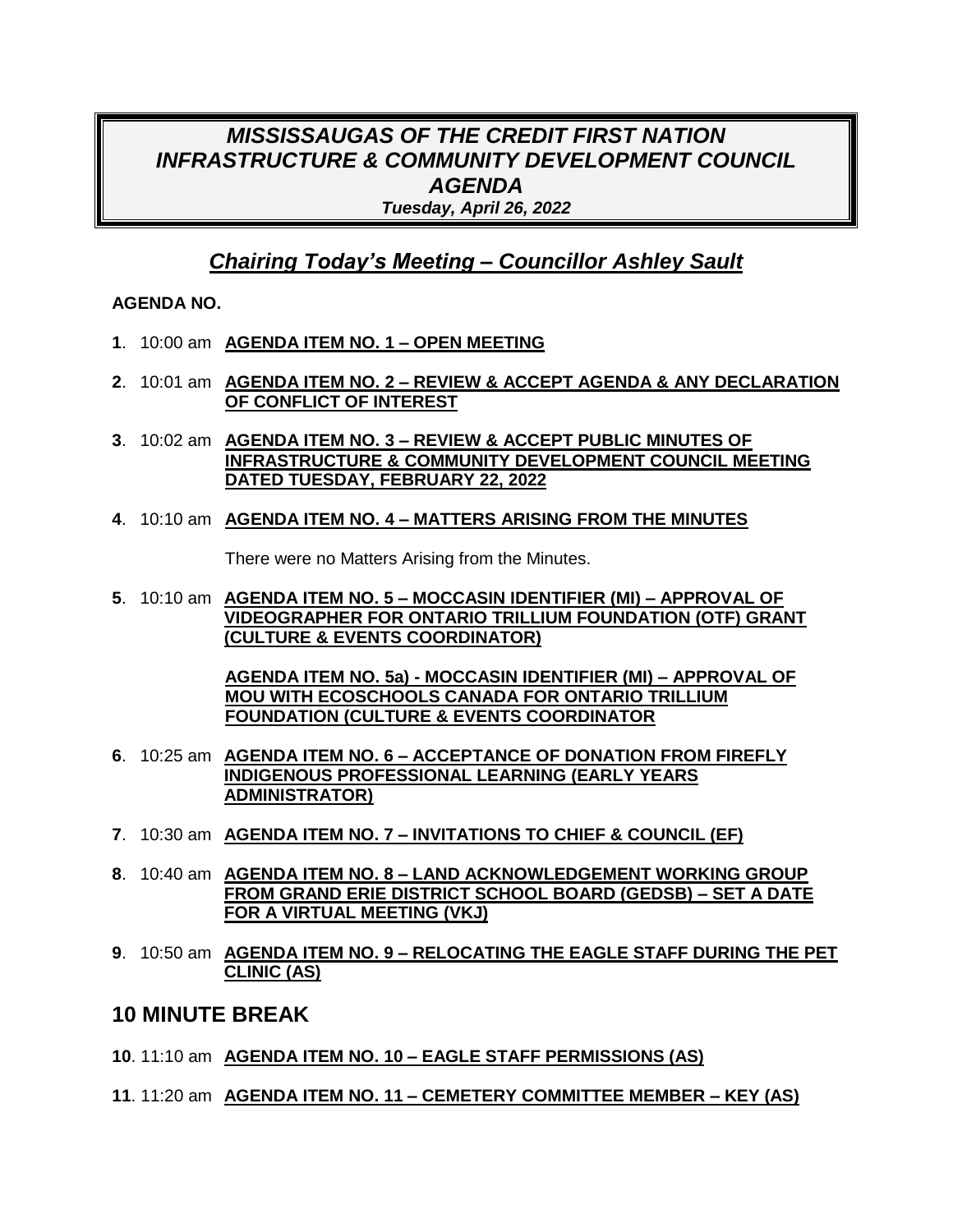- . 11:30 am **AGENDA ITEM NO. 12 – ESTABLISHMENT OF THE WILLOW PROJECT COMMITTEE (AS)**
- . 11:40 am **AGENDA ITEM NO. 13 – GREEN WILLOW CULTURAL SPACE DESIGNATION (AS)**
- . 11:50 am **AGENDA ITEM NO. 14 – RENAMING OF GREEN WILLOW GROUNDS (AS)**
- . 12:00 pm **AGENDA ITEM NO. 15 – OTHER/NEW BUSINESS**

**a)**

**b)**

#### **LUNCH BREAK 12:00 TO 1:00 PM**

# **IN-CAMERA ITEMS**

- . 1:00 pm **AGENDA ITEM NO. 16 – IN-CAMERA ITEM**
- . 2:00 pm **AGENDA ITEM NO. 17 – IN-CAMERA ITEM**
- . 2:05 pm **AGENDA ITEM NO. 18 – IN-CAMERA ITEM**
- . 2:10 pm **AGENDA ITEM NO. 19 – IN-CAMERA ITEM**
- . 2:25 pm **AGENDA ITEM NO. 20 – IN-CAMERA ITEM**
- . 2:35 pm **AGENDA ITEM NO. 21 – IN-CAMERA ITEM**
- . 2:50 pm **AGENDA ITEM NO. 22 – IN-CAMERA ITEM**
- . 3:15 pm **AGENDA ITEM NO. 23 – IN-CAMERA ITEM**
- . 3:30 pm **AGENDA ITEM NO. 24 – IN-CAMERA ITEM**
- . 3:45 pm **AGENDA ITEM NO. 25 – IN-CAMERA ITEM**
- . 4:00 pm **AGENDA ITEM NO. 26 – IN-CAMERA ITEM**
- . 4:15 pm **AGENDA ITEM NO. 27 – IN-CAMERA ITEM**
- . 4:25 pm **AGENDA ITEM NO. 28 – OTHER/NEW BUSINESS**
	- **a) IN-CAMERA ITEM**
	- **b) IN-CAMERA ITEM**
	- **c) IN-CAMERA ITEM –**